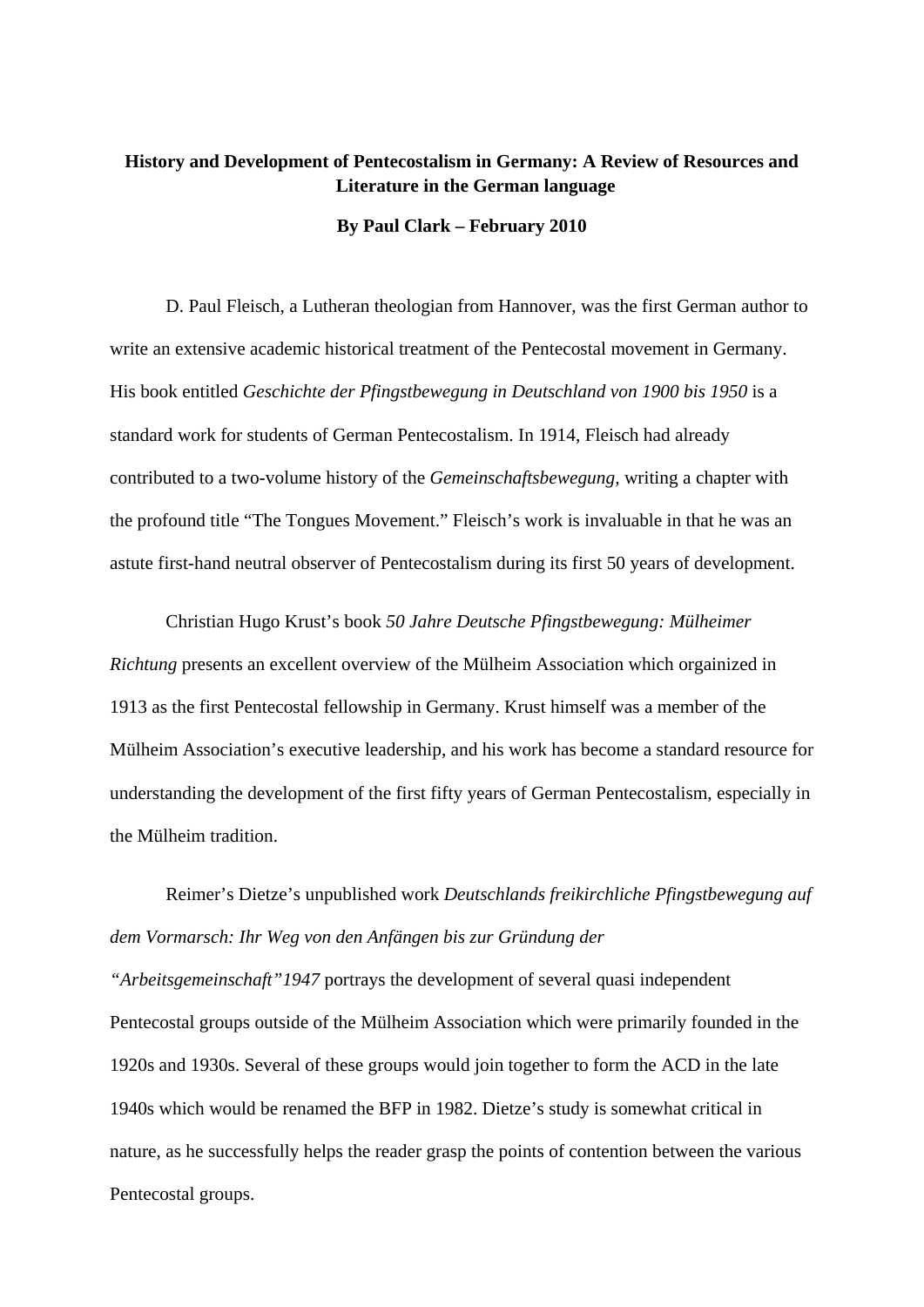Walter Hollenweger, a former Pentecostal minister in Switzerland before he became a Reformed Church minister, wrote his seminal work in 1969 *Enthusiastisches Christentum: Die Pfingstbewegung in Geschichte und Gegenwart.* In 1972 this work was published in English with title *The Pentecostals* and would earn him international acclaim as one of the most foremost experts on world Pentecostalism*.* His insight into early German Pentecostalism is striking in that he asserts that founding of the Mülheim Association was an unsuccessful attempt to develop a Pentecostal Movement in the Reform tradition. Hollenweger also takes to task the leaders of the *Gemeinschaftsbewegung* who overplayed their hand in categorically rejecting the Pentecostal Movement through the Berlin Declaration without even having an official meeting with their former friends and colleagues who had become Pentecostal in experience. For Hollenweger the emotional excesses of early Pentecostalism in Germany, which the *Gemeinschaftsbewegung* deplored, were created by its own overemphasis on personal holiness and its obsessive expectation of a soon to come great revival. Hollenweger also sheds much light on the ACD and its later development, which he describes as a very aggressive Free Church in the *Volkskirchen* context. Hollenweger himself was the executive secretary of the World Council of Churches when several ACD leaders along with other European Pentecostal leaders had their first official meeting with the WCC during 1966 in Switzerland.

 Ludwig Eisenlöffel's *Freikirchliche Pfingstbewegung in Deutschland: Innenansichten 1945-1985* provides the necessary backdrop toward understanding the events that shaped and formed the ACD. Eisenlöffel was a member of the ACD executive board during the 1960s and 1970s and also directed his denomination's Bible School in Erzhausen for over 10 years. Eisenlöffel's insider perspective facilitates an in-depth understanding of the BFP's internal workings especially from the 1950s through the 1980s. Eisenlöffel's exhaustive work provides much insight into the BFP's relationship to other Pentecostal and Evangelical groups within the German context. He himself led many of the inner-church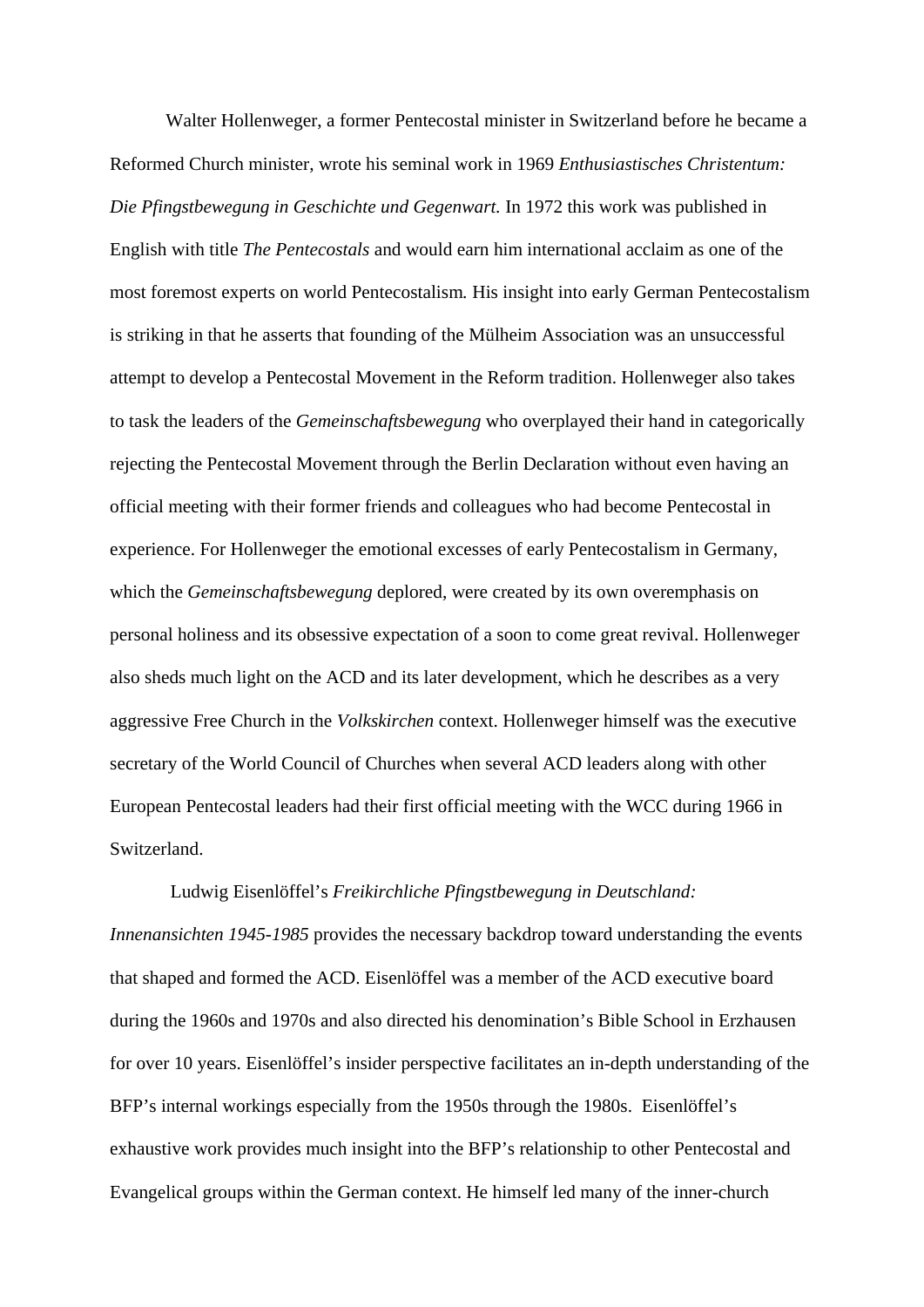dialogues that took place in the 1970s between the ACD and the Evangelical Alliance, the ACD and the Ecumenical Movement, and the ACD discourse with the emerging Charismatic Movement.

 Gottfried Sommer's 156 page MA Thesis *Die Sammlung deutscher freikirchlicher Pfingstgemeinden in der Zeit des Wiederaufbaus 1945 – 1955 zur Arbeitsgemeinschaft der Christengemeinden in Deutschland (ACD) – Entwicklung und Selbstverständnis* specifically focuses on the ACD during its formational years, which runs parallel to Germany's rebuilding following the devastation of World War II. Sommer's detailed study with 411 footnotes provides an extensive overview of the resource literature available to the student of German Pentecostalism. Sommer asserts that there has never been one German Pentecostal movement, but rather a number of independent minded groups, each bringing to the table its own Biblical interpretations and doctrinal positions that at times have been very contradicting and diffuse. Sommer contends that one of the weaknesses of the BFP today is its lack of identify because it truly is a diverse mix of varying theological positions and Pentecostal traditions. Also Sommer's paper *Die Pfingstbewegung und die Judenfragen im Dritten Reich*, offers a look at how Pentecostalism in Germany responded and reacted to Anti Semitism during the Third Reich era of Adolf Hitler.

*Der Auftrag bleibt: Der Bund Freikirchlicher Pfingstgemeinden auf dem Weg ins dritte Jahrtausend* (in English, *The Mandate Never Changes: The Union of Free Pentecostal Churches in Germany on the Way into the Third Millennium*). This book published in 2009 is authored by Gerhard Oertel, Richard Krüger, and Dieter Hampel, who served as long-time members of the executive leadership of the BFP in Germany. This reference volume provides a detailed historical overview of the BFP during the last two decades of the twentieth century and a wealth of data related to numerous changes that occurred during this period of time. German reunification, several Pentecostal fellowships joining the BFP, and the growth of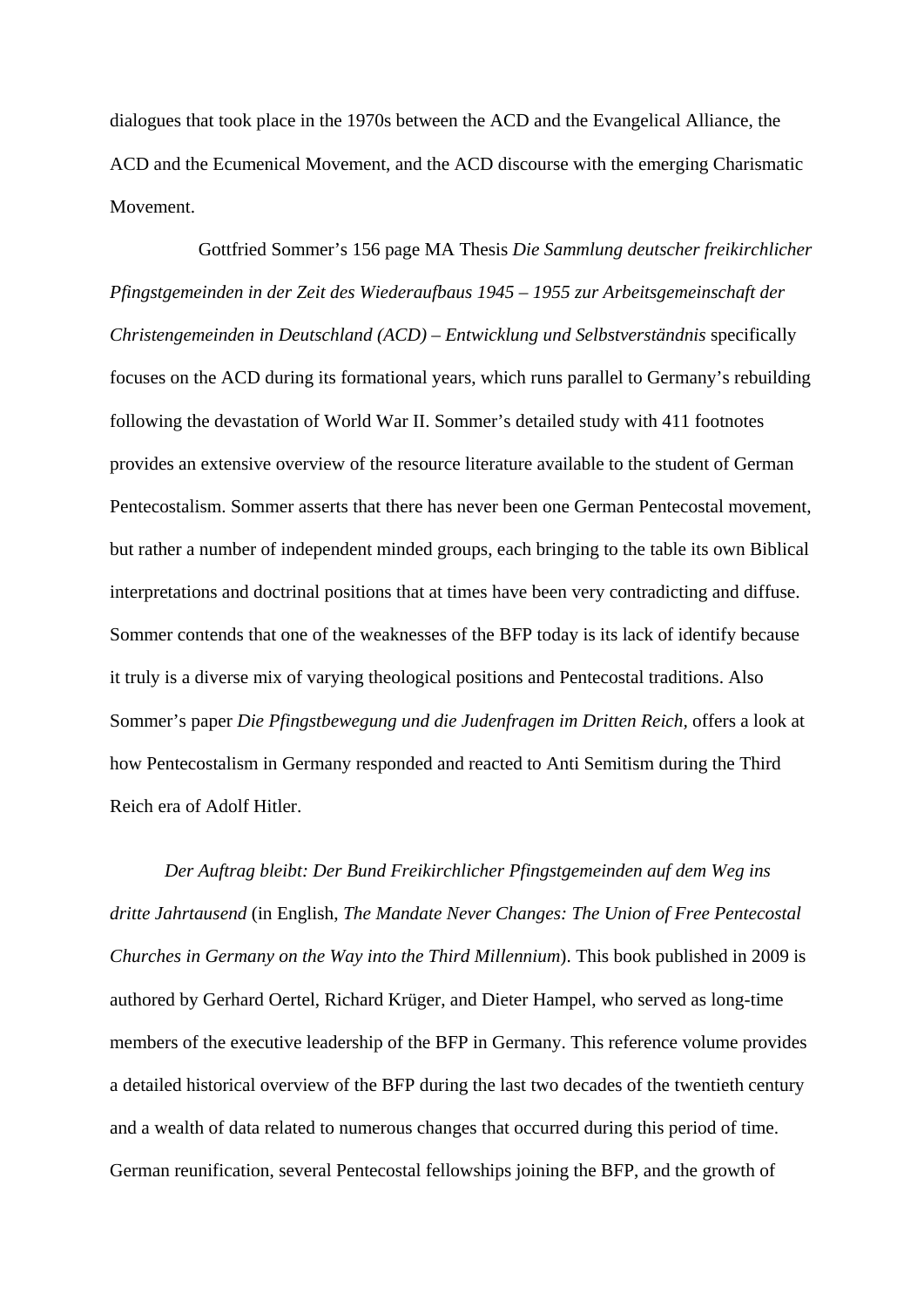ethnic churches within the BFP has forced changes in Germany's largest Pentecostal denomination.

This volume also looks back to the development of German Pentecostalism during the Nazi era and Post-World War II Germany. The authors trace the formation and development of numerous local congregations, providing insight into various periods of modern German history which, to say the least, was very turbulent at times. The authors provide names of missionaries from Scandinavia and the U.S. Assemblies of God who worked to train leaders and establish local congregations through intentional church planting. Much historical attention is also given to the establishing of the Bible school in Erzhausen by Assemblies of God missionaries after World War II.

Ekkehart Vetter, the current President of the Mülheim Association, in his wellresearched book, *Jahrhundertbilanz: erweckungsfazinierend und durststreckenerprobt: 100 Jahre Mülheimer Verband Friekirchler-Evangelischer Gemeinden*, has chronicled one hundred years of his fellowship's history. The Mülheim Association was the first officially recognized Pentecostal Movement in Germany, which stemmed from a revival in the city of Mülheim, located in Germany's industrial Ruhr Valley, with 3,000 reported conversions over a six-week period in 1905. Vetter goes to great lengths to trace the genesis and development in the early years by carefully examining Pentecostal periodicals that were prominent during the beginning decades of the twentieth century. Vetter also describes in detail, how in the first decades, the Mülheim Association never intended to be a denomination and remained hopeful to someday reuniting with the *Gemeinschaftsbewegung*. After World War II it became apparent that the Mülheim Association was an established Free Church denomination. Vetter takes a very critical look at his own church, listing at the end of this volume, ten reasons why the Mülheim Association dramatically declined in numbers over the years. One century later,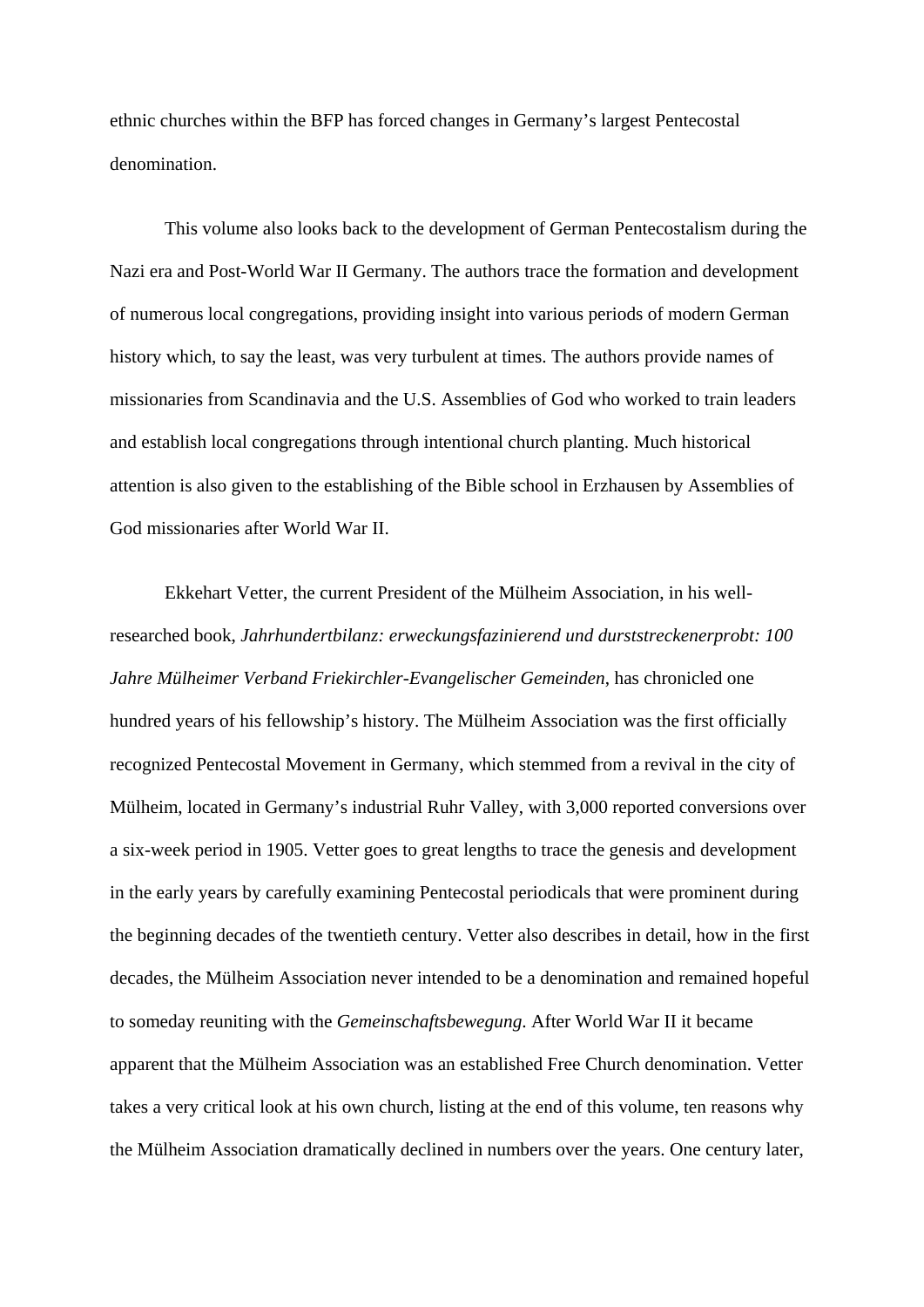the Mülheimer Association has evolved to become, as it now describes itself, an evangelical charismatic church that has gradually and gracefully left its Pentecostal roots.

 Tim Linder's biography, *Hermann Zaiss: Einblicke in sein Leben* tells in narrative form the history of the Ecclesia fellowship of churches which joined the BFP in 2000. The *Volksmission* headquarter in Stuttgart published a 50<sup>th</sup> Anniversary Book *Missionarisch in die Zukunft: 50 Jahre Volksmission entschiedener Christen* which tells their own history, including the reasons why this fellowship of church joined the BFP in 1988.

 Paul Schmidgall's two books *From Oslo to Berlin: European Pentecostalism* and *Hundert Jahre Deutsche Pfingsbewegung: 1907 – 2007*, present a history of various European Pentecostal movements and especially gives attention to the history of Pentecostalism in Germany. Schmidgall directs the European Theological Seminary in Germany, which is affiliated with the Church of God in Cleveland, Tennessee As an insider, Schmidgall also presents a history of the Church of God, which is the second largest Pentecostal denomination in Germany, founded in the 1930s.

## Free Churches in Germany

Erich Goldbach's book, *Freikirchen – Erbe, Gestalt und Wirkung,* presents an extensive history of the various Free Churches in Germany, which he has researched since the 1960s. As a Baptist Theologian, Geldbach has taught at various Universities, specializing in comparing the confessional stances of Free Churches, including their similarities and differences with the Protestant Church.

Karl-Heinz Voigt's book *Freikirchen in Deutschland (19. Und 20. Jahrhundert)* gives the reader an historical overview of the Free Church tradition in Germany since the nineteenth century. Voigt, a German Methodist minister, has represented his denomination for numerous years in the ecumenical movement and is very familiar with the challenges faced by all Free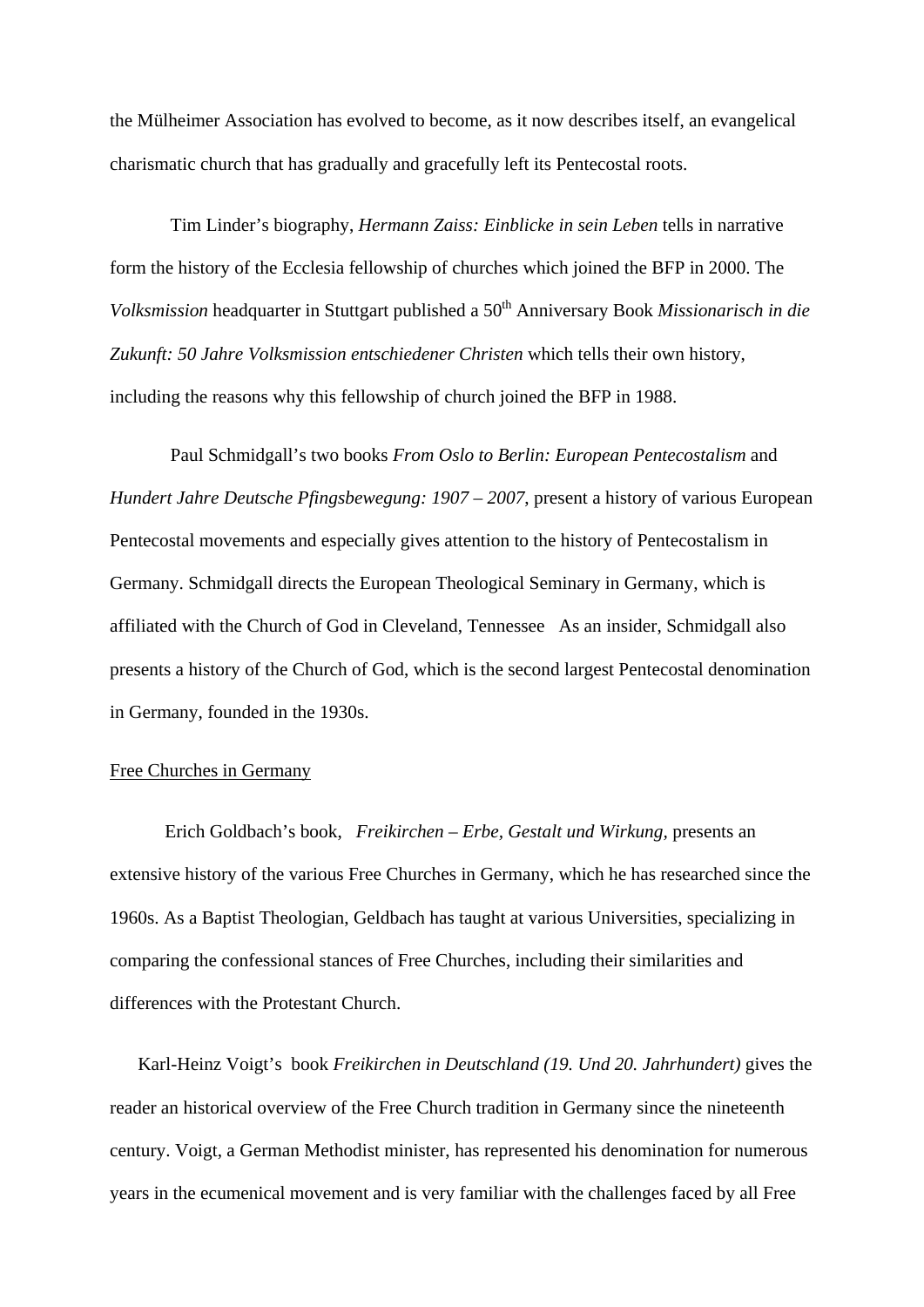Churches in a culture dominated by the Protestant and Catholic State Churches. The last

chapter of this book is especially helpful for this study as Vogt deals with the topic of Free

Churches at the turn of the twenty-first century.

## **References Cited**

- Dietze, Reimer. *Deutschlands freikirchliche Pfingstbewegung auf dem Vormarsch: Ihr Weg von den Anfängen bis zur Gründung der "Arbeitsgemeinschaft" 1947*. Erzhausen, Germany: Manuscript available from the Author, 1993.
- Eisenlöffel, Ludwig David. *Freikirchliche Pfingstbewegung in Deutschland: Innenansichten 1945-1985*. Göttingen, Germany: V & R unipress, 2006.
- Fleisch, D. Paul. *Geschichte der Pfingstbewegung in Deutschland von 1900 bis 1950.* 2d ed. Marburg Lahn, Germany: Francke Verlag, 1983.
- Geldbach, Erich. *Freikirchen Erbe, Gestalt und Wirkung*. Göttingen, Germany: Vandenhoeck & Ruprecht, 2005.
- Hampel, Dieter, Richard Krüger, and Gerhard Oertel. *Der Auftrag bleibt: Der Bund Freikirchlicher Pfingstgemeinden auf dem Weg ins dritte Jahrtausend.* Erzhausen, Germany: Bund Freikirchlicher Pfingstgemeinden, 2009.
- Hollenweger, Walter J., *Enthusiastisches Christentum: Die Pfingstbewegung in Geschichte Und Gegenwart*, Zürich, Switzerland: Zwingli Verlag, 1969.
- Krust, Christian Hugo. *50 Jahre Deutsche Pfingstbewegung: Mühlheimer Richtung*. Altdorf, Germany: Missionsbuchhandlung und Verlag, 1958.
- Linder, Tim. *Hermann Zaiss: Einblicke in sein Leben*. Wupperthal, Germany: R. Brockhaus Verlag, 2000.
- "Missionarisch in die Zukunft: 50 Jahre Volksmission entschiedener Christen." Stuttgart, Germany: Volksmission entsch. Christen e.V., 1995.
- Schmidgall, Paul. Hundert Jahre Deutsche Pfingstbewegung: 1907- 2007. Nordhausen, Germany: Verlag Traugott Bautz, 2007.

\_\_\_\_\_,\_\_\_\_\_. *From Oslo to Berlin: European Pentecostalism*. Erzhausen, Germany: Leuchter Verlag, 2003.

Sommer, Gottfried. *Die Sammlung deutscher freikirchlicher Pfingstgemeinden in der Zeit des Wiederaufbaus 1945 – 1955 zur Arbeitsgemeinschaft der Christengemeinden in Deutschland (ACD) – Entwicklung und Selbstverständnis*. Gießen, Germany: MA Thesis available from the author, 1999.